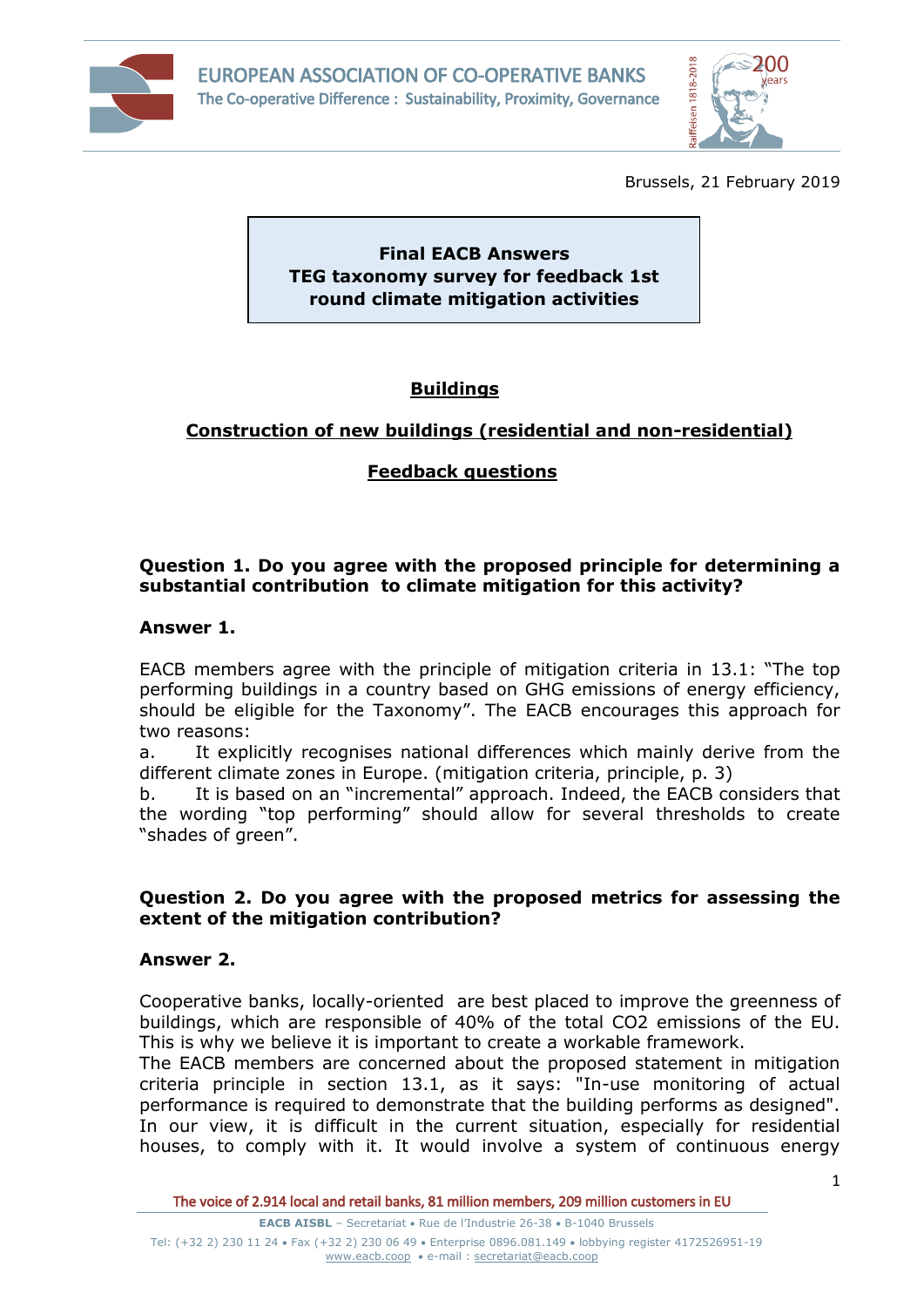



consumption measurement to determine the actual consumption of each household. One concern is that it would create a backlash from consumers on privacy and costs reasons, as it has already happened in countries such as the UK (http://stopsmartmeters.org.uk). Moreover there are other difficulties to comply, such has potential conflicts with other existing legal requirements. This measurement would require access to a database of the energy providers and it is uncertain whether this information may be shared without explicit consent of the individual consumers. Therefore, a precondition is that data access and privacy concerns are addressed. In this context, the EACB would like to state that it is also important that EPC databases in countries are easily accessible to all financial services providers.

To ensure an easy framework, we'd like to put forward two more detailed comments:

1 The EACB recommends EPCs to be explicitly recognised as metrics because EPCs are currently the only EU wide existing buildings energy efficiency classification. The real energy use is not accessible everywhere (see before).

2 For assessing buildings the metric of CO2 performance could be considered instead of energy performance (KWh). This will e.g. take into account the source of heating/energy in the building and to somewhat recognize national strategies for renewable energy.

#### **Question 3. Where thresholds have been considered, please indicate whether you agree with the proposed thresholds for the activity to qualify for inclusion in the Taxonomy.**

## **Answer 3.**

Some of the EACB members consider the NZEB criterion for new buildings too restrictive. On one hand, the regulation setting the NZEB as standard is not applicable yet, on the other hand there are different levels of sophistication within the EU building markets. The EACB suggests a granular and dynamic approach to "top performing buildings". This is even more so necessary for existing buildings where there is a great variety in energy efficiency and between markets (see 13.2).

We propose that the "top performing" threshold has to be progressively adapted to circumstances, for example by increasing overtime the percentage of buildings that can be considered to be "top performing" in relation to the total building stock. Otherwise, energy efficient buildings originally included in the top performing category would fall outside of it by the mere circumstance that others have reached a higher reduction in GHG emissions.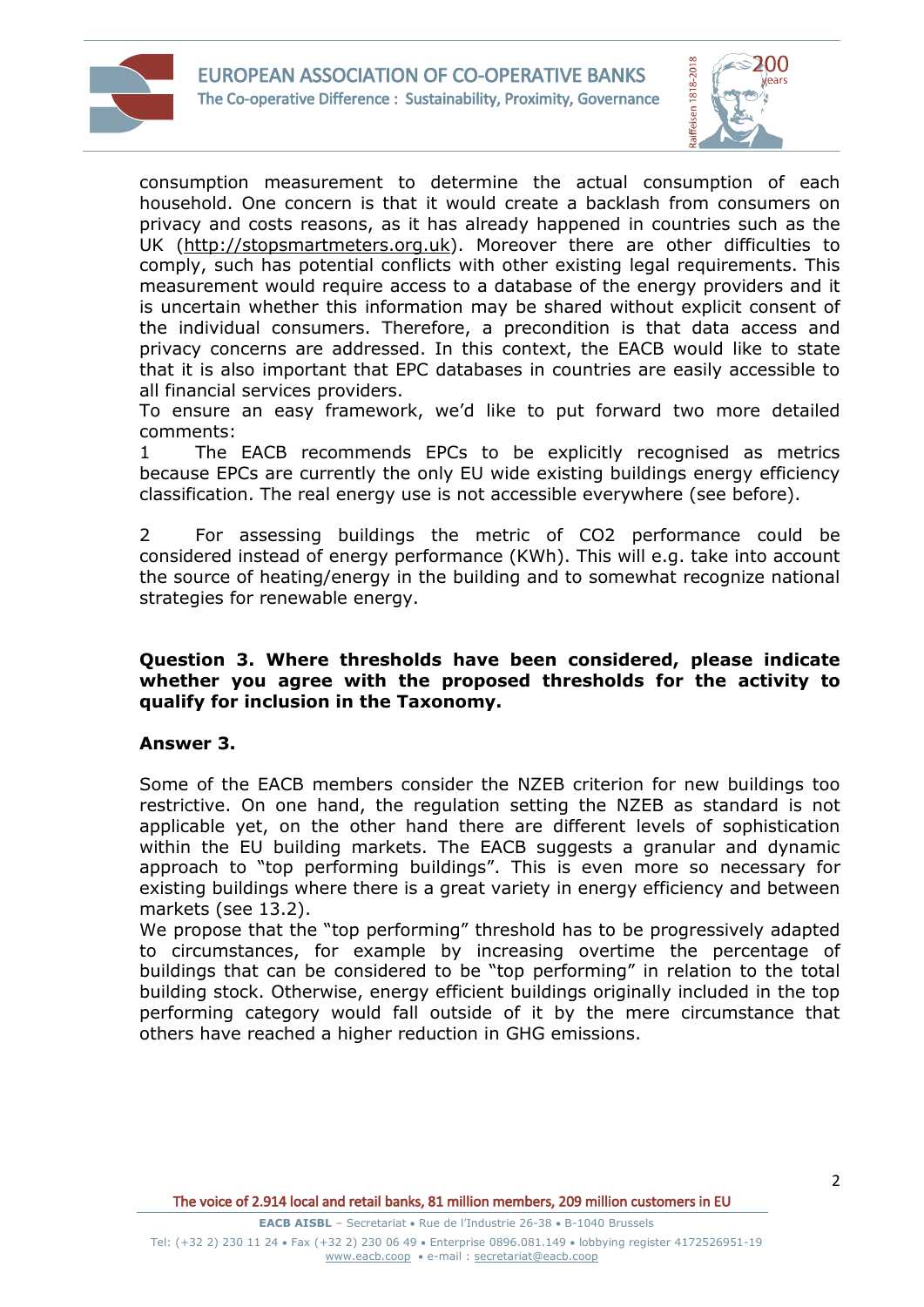



# **Question 4. Do you agree with the 'do no significant harm' criteria identified for these activities?**

### **Answer 4.**

EACB finds it crucial, that a proportionality principle is used, distinguishing between residential buildings and non-residential buildings. The requirements for documentation of the 'do no significant harm' criteria should not be as comprehensive for private property, as is the case for corporate property. Concerning the Forest Stewardship Council (FSC) and Programme for the Endorsement of Forest Certification (PEFC) mentioned in the harm, assessment of ecosystems, the EACB believes that certification is important and should be promoted. Possibly it should however not be made an obligation as it may be difficult to be implemented everywhere in practice. Knowing the provenance of the wood or request certification requires that the customer take action. If the incentive for the customer to do so is limited, he may be disinclined to try to find out which wood has been used. Likewise not in every country builders are on the alert, with notable exceptions in other countries like in the Nordics. The criterion should in any case be formulated as such that it can be implemented well in each Member State.

### **Question 5. Is there any key area where significant harm needs to be avoided and which is not mentioned already?**

#### **Answer 5.**

We do not believe there are any key area where significant harm needs to be avoided and which is not mentioned already.

### **Question 6. Would the proposed criteria give rise to adverse consequences, e.g. risk of stranded assets or the risk of delivering inconsistent incentives?**

## **Answer 6.**

There is a certain risk that the proposed criteria may lead to stranded assets if not applied with flexibility. On the one hand the NZEB metric is unsuitable yet, as it is a non existing legal requirement (as of stranded assets today and until 2021), on the other hand it may evolve in the future (i..e becoming stricter), thus leading to potentially consequences on the stock of currently newly built buildings.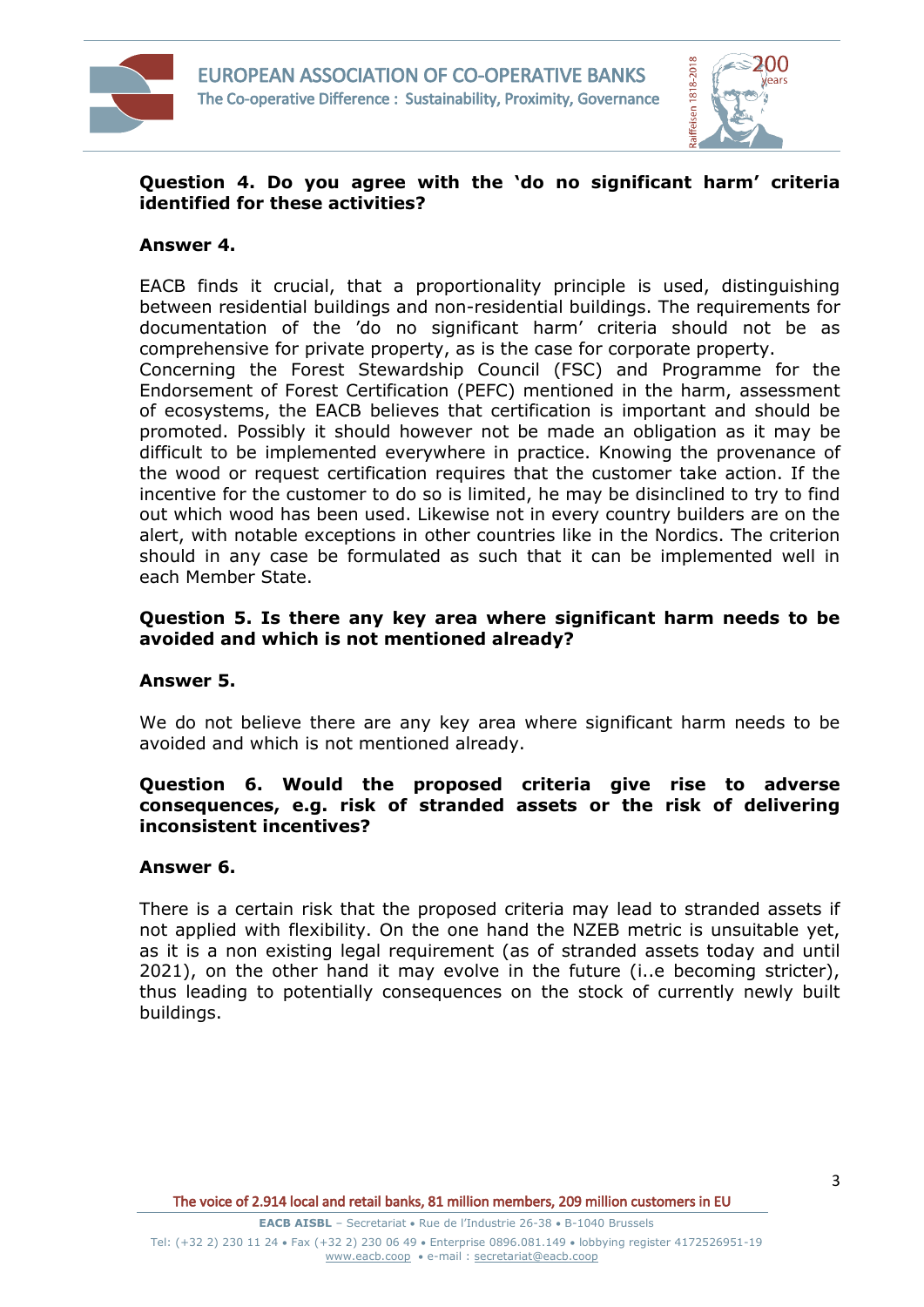



# **Question 7. Can the proposed criteria be used for activities outside the EU?**

## **Answer 7.**

We believe that the proposed criteria could be used for activities outside the EU However, please see our previous comments to Questions 1 to 6.

# **Buildings**

# **Renovation of existing buildings (residential and non-residential)**

# **Feedback questions**

# **Question 1. Do you agree with the proposed principle for determining a substantial contribution to climate mitigation for this activity?**

### **Answer 1.**

The EACB members agree with the statement in 13.2, that: "Renovation of existing buildings can make a substantial contribution to climate mitigation …. However, the EACB considers that the overall proposals in 13.2 are not properly aligned with the goal in the shortest term. This is because most of the EU building stock is old and has a low energy performance. Focusing on standards such as NZEB does not fully encompass the point.

While retrofitting will make the difference, requiring all residential properties to reach the same performance (either NZEB, or a particular EPC level "A" or "B") could be suboptimal in the transition. Much more can be obtained from an improvement from an "F" to an "E" EPC, instead than from a "B" to an "A" class. Taking this into account, the EACB suggests to foster an "incremental" approach

in the TEG proposal (see also the answer to thresholds). At the same way, the EACB believes this should be measured in terms of EPCs, which is currently the only existing regulation in the EU.

Unfortunately one of the activities is missing: the acquisition and financing of existing buildings that are already energy efficient. EACB members consider that the involvement of the financial sector as capital provider is key to contribute to climate mitigation. Taxonomy should create the proper incentives adressing capital to more energy efficient buildings (not limited new ones). Thus taxonomy should explicitly include a section on already "constructed building" ( new buildings account only for about 1% of the existing stock). For all these reasons, EACB members suggest that the definitions should be redrafted as follows: i) a new separate category in the taxonomy should be created as "Purchase of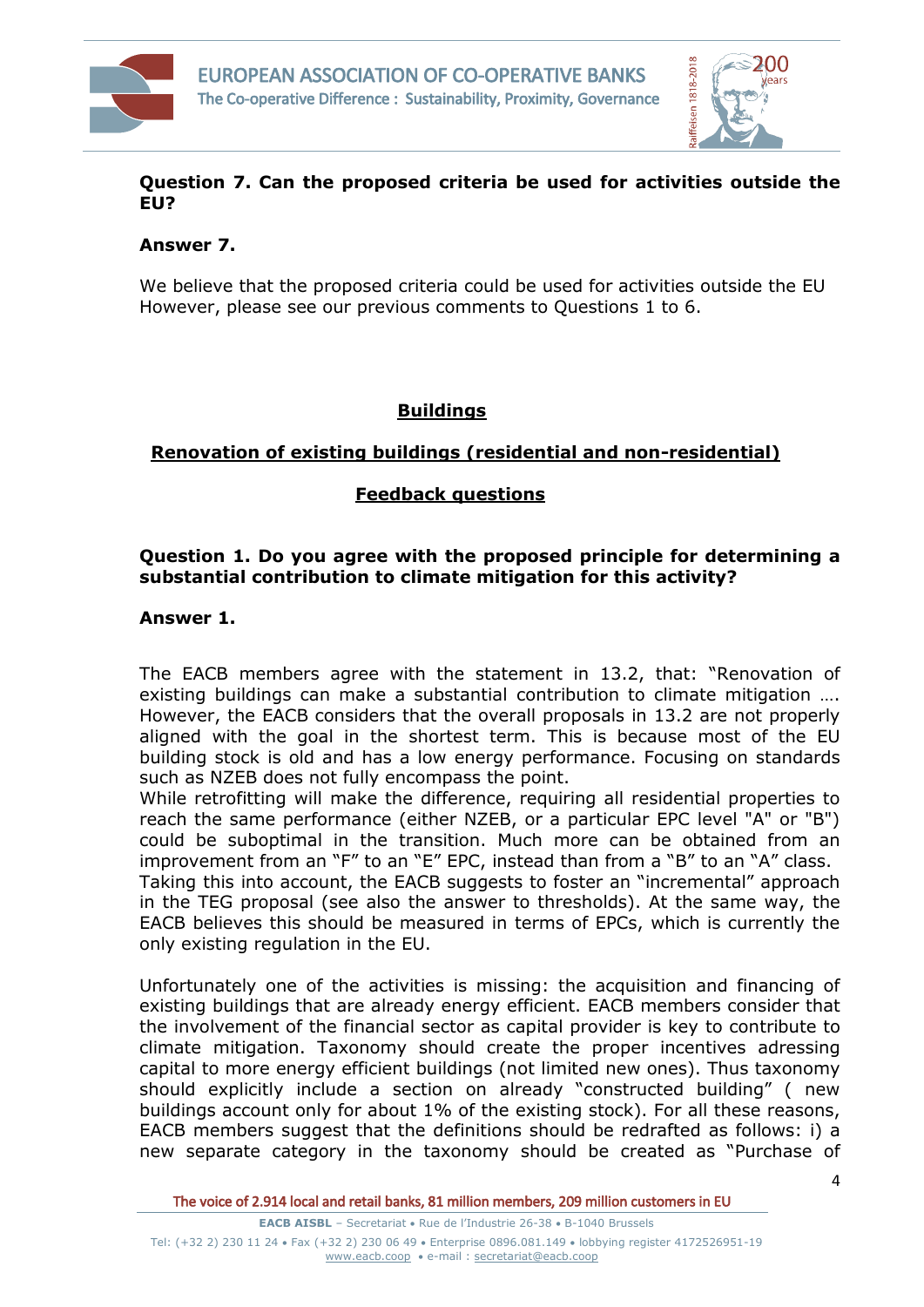



existing energy efficient buildings" or ii) this category should be integrated in 13.2. The criteria to define existing building already energy efficient should be flexible and dynamics, entailing several thresholds to allow for different "shades of green".

## **Question 2. Do you agree with the proposed metrics for assessing the extent of the mitigation contribution?**

# **Answer 2.**

EACB members are concerned about the statement in the Mitigation Criteria Principle in section 13.2, which proposes that actual energy consumptions should also be provided to comply with the taxonomy, as it says: "In-use monitoring of actual performance is required to demonstrate that the building performs as designed". In our view, this is very difficult to reach in the current situation, especially for residential houses, as it would involve a system of continuous energy consumption measurement, to determine the actual consumption of each household. This method is too technically complex for the granular stock of residences in each of the EU countries. Also it could create tensions with regards to privacy.

Moreover, requiring all residential buildings to achieve a performance like the NZEB could in our view be counterproductive. Those buildings may indeed be within "The top performing buildings in a country based on GHG emissions of energy efficiency", and may not comply yet with the NZEB requirements which were not existing at the time of their construction. EACB members suggest that a granular approach of "top performing buildings" ("shades of green") is the appropriate way forward.

The EACB recommends EPCs to be explicitly recognised as metrics because EPCs are currently the only EU wide existing buildings energy efficiency classification. The real energy use is not accessible everywhere (see remark before).

Also the metric for assessing buildings should be considered to be estimated CO2 performance rather than energy performance (KWh). This will e.g. take into account the source of heating/energy in the building and also to some extend recognize national strategies for using renewable energy.

#### **Question 3. Where thresholds have been considered, please indicate whether you agree with the proposed thresholds for the activity to qualify for inclusion in the Taxonomy.**

## **Answer 3.**

The EACB encourages an 'incremental' (or relative) approach, which is very important for the effective reduction of CO2 emissions of buildings in Europe. The EACB members consider that much higher CO2 emissions reductions can be achieved from a framework based on actual improvements rather than relative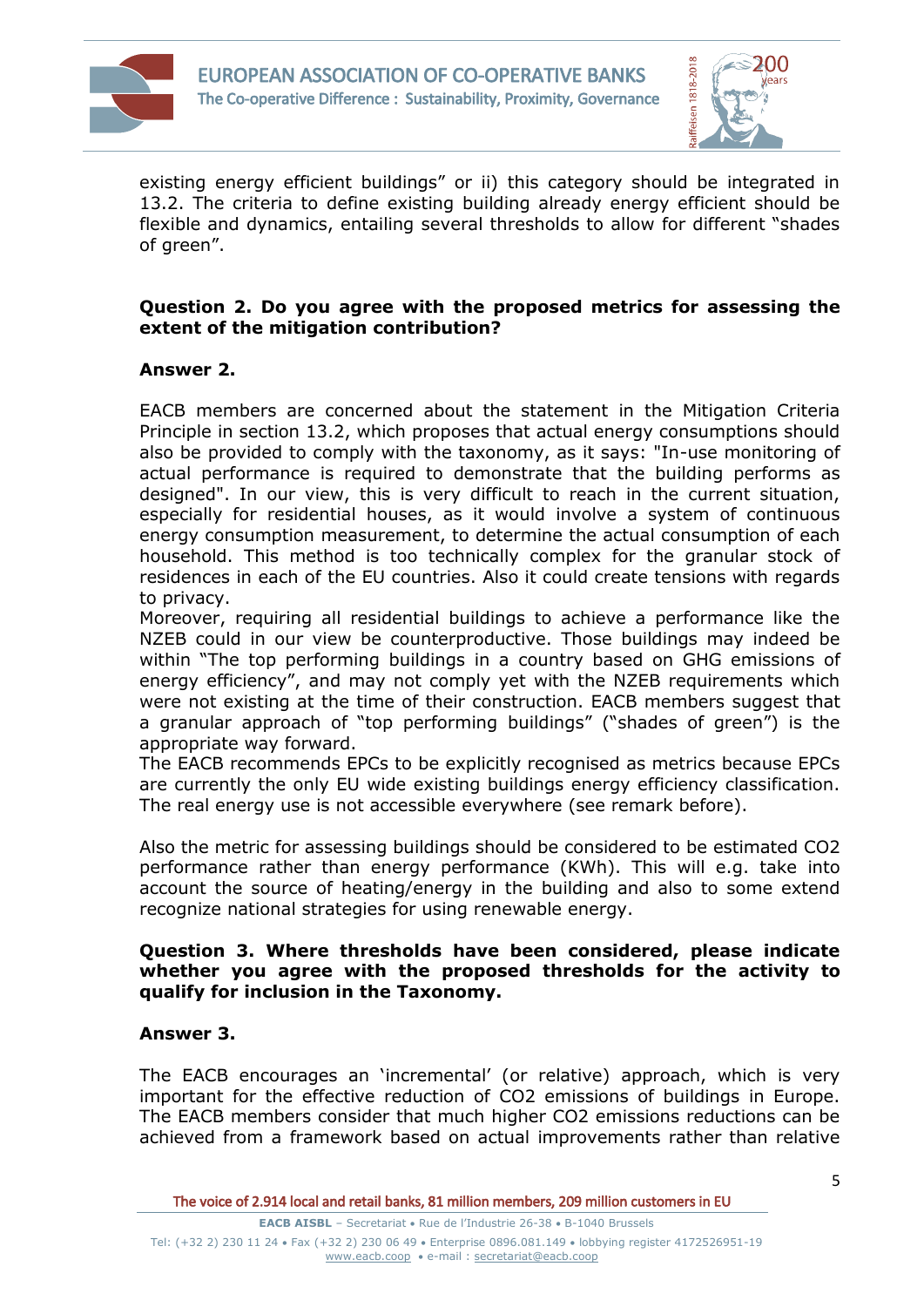



targets. For instance, much more can be obtained from an improvement from an "F" to a "E" EPC, instead than from a "B" to a "A" class.

In this view, it would be an appropriate approach with several thresholds to create "shades of green". Such an approach would be taking into account that the marginal cost of increasing energy performance is increasing in better performing buildings. Thus the existing stock of "nearly-top performing" buildings will be very costly to renovate to be eligible with an only "top performing" taxonomy. Likewise, it can be costly to achieve substantial improvements in energy performance at one renovation to fulfil the required 50% reduction, which could deter building owners from renovating at all. The taxonomy should encourage all initiatives to increase the energy performance of buildings. This will require a possibility of different degrees of green.

Setting up a limit at minimum 50% improvement may seem to help more in advancing to a greener building sector, but it could in fact discourage change. All though a 50% improvement is an ambitious "dark green" step, even a 10% improvement is a "light green" step on CO2 reduction.

### **Question 4. Do you agree with the 'do no significant harm' criteria identified for these activities?**

# **Answer 4.**

EACB finds it crucial, that a proportionality principle is used, distinguishing between residential buildings and non-residential buildings. The requirements for documentation of the 'do no significant harm' criteria should not be as comprehensive for private property, as is the case for corporate property.

Concerning the Forest Stewardship Council (FSC) and Programme for the Endorsement of Forest Certification (PEFC) mentioned in the harm, assessment of ecosystems, the EACB believes that certification is important and should be promoted. Possibly it should however not be made an obligation as it may be difficult to be implemented everywhere in practice. Knowing the provenance of the wood or request certification requires that the customer take action. If the incentive for the customer to do so is limited he may be disinclined to try to find out which wood has been used. Likewise not in every country builders are on the alert, with notable exceptions in other countries like in the Nordics. The criterion should in any case be formulated as such that it can be implemented well in each member state.

### **Question 5. Is there any key area where significant harm needs to be avoided and which is not mentioned already?**

## **Answer 5.**

We do not believe there are any key area where significant harm needs to be avoided and which is not mentioned already.